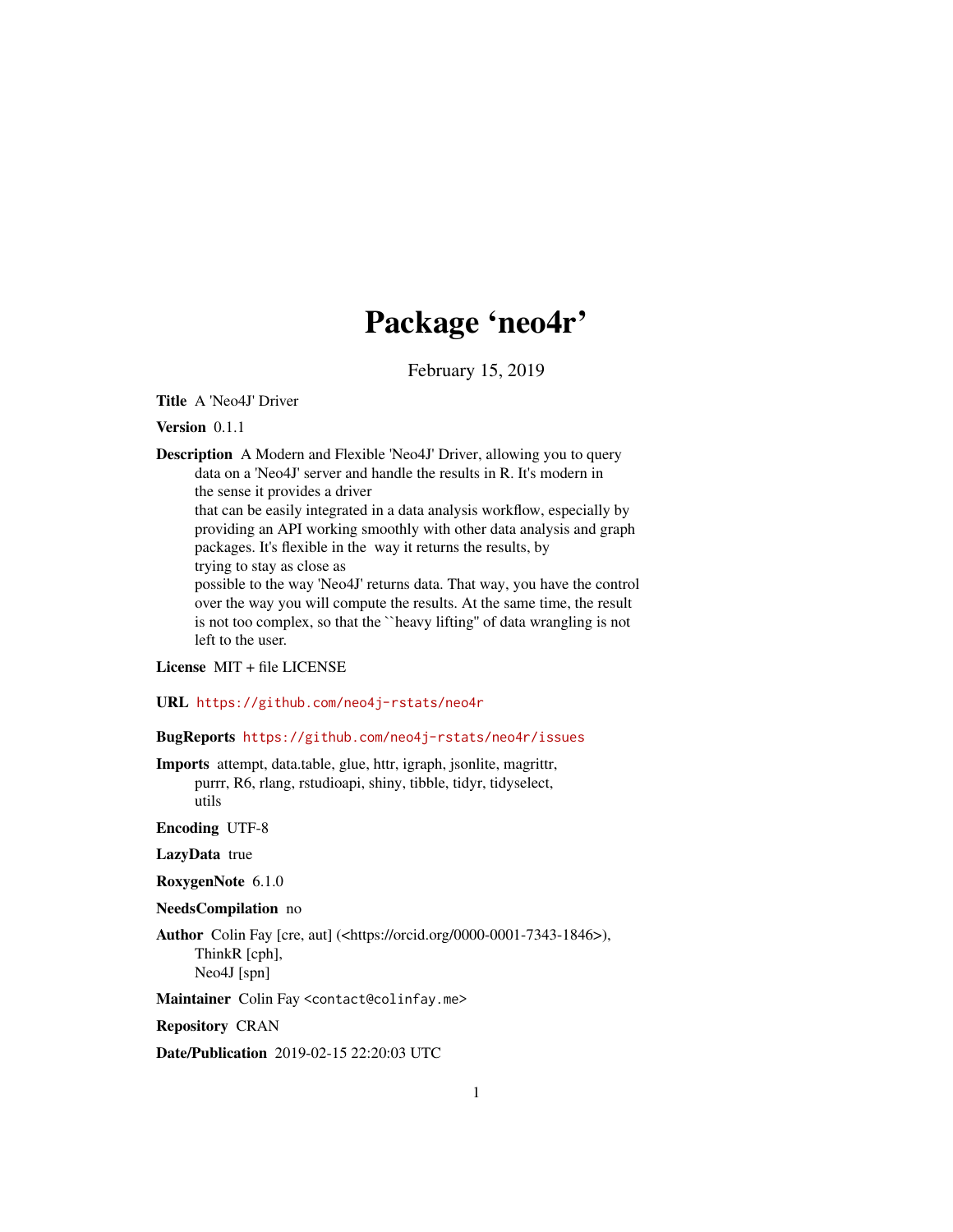## <span id="page-1-0"></span>R topics documented:

| $vec_to_cypher \dots \dots \dots \dots \dots \dots \dots \dots \dots \dots \dots \dots \dots \dots \dots \dots \dots$ |  |  |  |  |  |  |  |  |  |  |  |  |  |  |  |  |    |
|-----------------------------------------------------------------------------------------------------------------------|--|--|--|--|--|--|--|--|--|--|--|--|--|--|--|--|----|
| Index                                                                                                                 |  |  |  |  |  |  |  |  |  |  |  |  |  |  |  |  | 10 |

call\_neo4j *Call Neo4J API*

#### Description

Call Neo4J API

#### Usage

```
call_neo4j(query, con, type = c("row", "graph"), output = c("r","json"), include_stats = FALSE, include_meta = FALSE)
```
#### Arguments

| query         | The cypher query                                        |
|---------------|---------------------------------------------------------|
| con           | A NEO4JAPI connection object                            |
| type          | Return the result as row or as graph                    |
| output        | Use "json" if you want the output to be printed as JSON |
| include stats | tShould the stats about the transaction be included?    |
| include meta  | tShould the stats about the transaction be included?    |

#### Value

the result from the Neo4J Call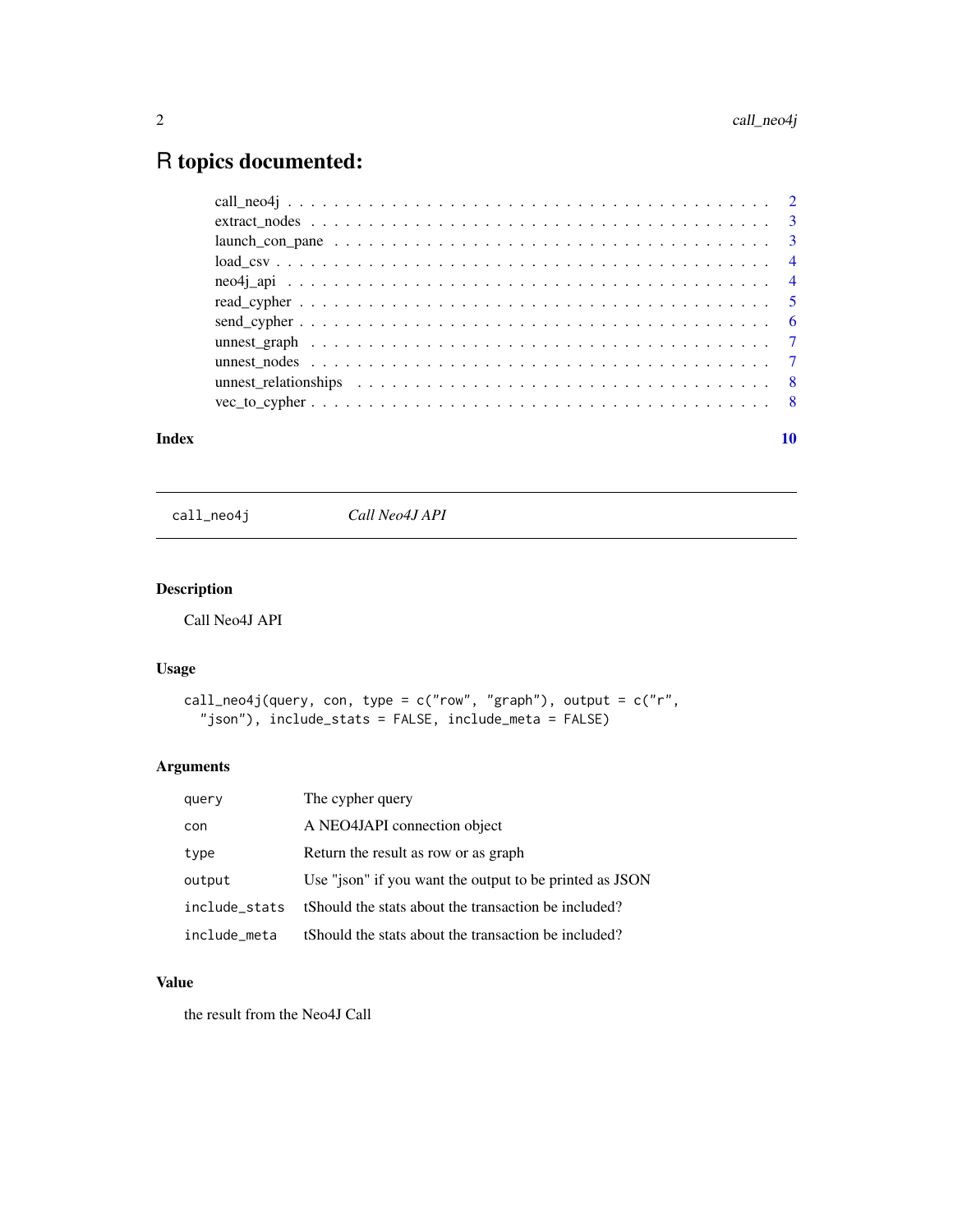<span id="page-2-0"></span>

#### Description

Extract nodes or relationships

#### Usage

```
extract_nodes(x)
```

```
extract_relationships(x)
```
#### Arguments

x a result from Neo4J

#### Value

a tibble

launch\_con\_pane *Launch Neo4J Connection Pane*

#### Description

Launch Neo4J Connection Pane

#### Usage

launch\_con\_pane(con)

#### Arguments

con a connection object

#### Value

an opened Connection Pane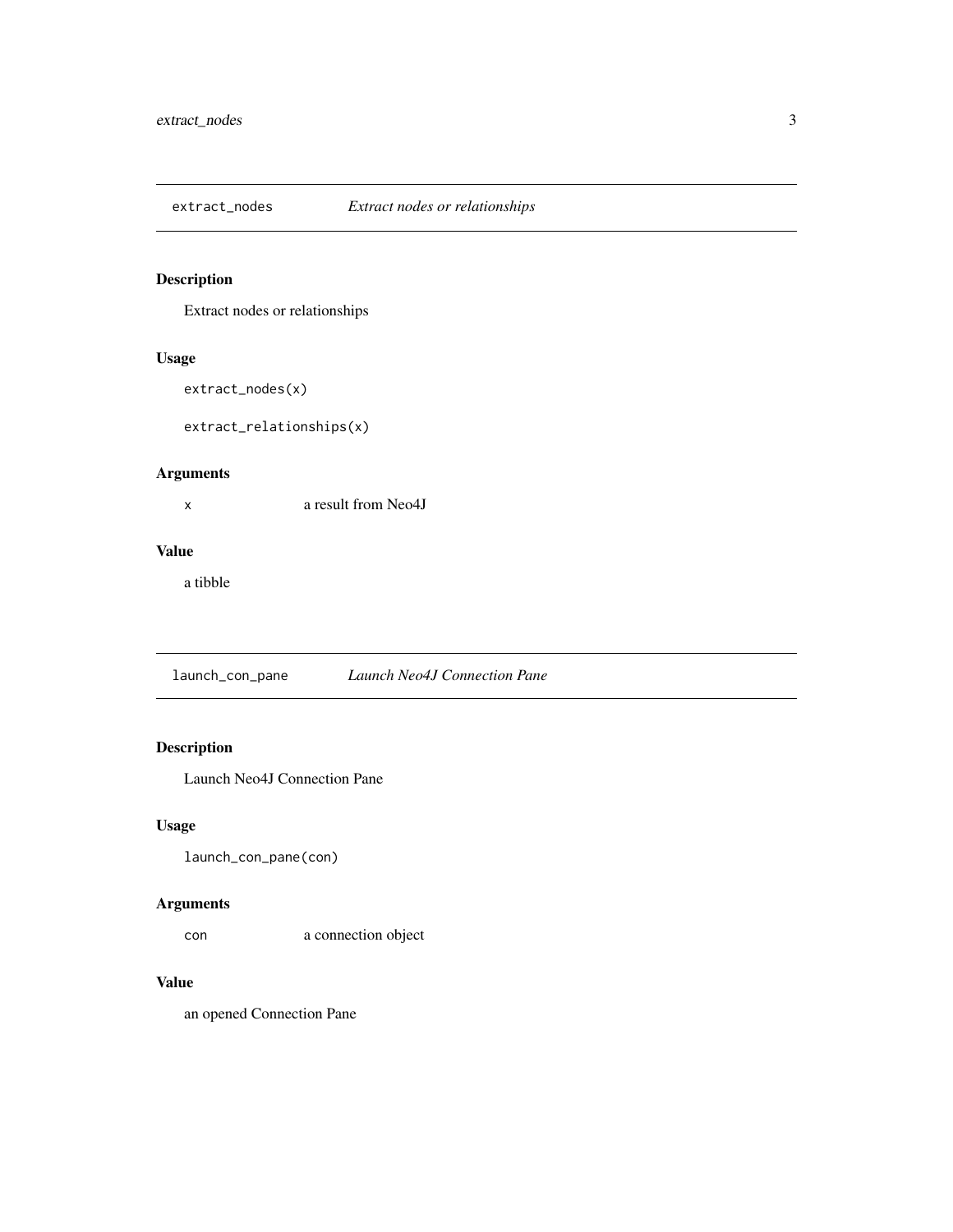<span id="page-3-0"></span>

#### Description

Load a CSV to Neo4J

#### Usage

```
load_csv(on_load = "", con, url, header = TRUE,
 periodic_commit = 1000, as = "csv", type = c("row", "graph"),
 output = c("r", "json"), include_stats = TRUE,
  include_meta = FALSE)
```
#### Arguments

| on_load         | the code to execute on load                             |
|-----------------|---------------------------------------------------------|
| con             | A NEO4JAPI connection object                            |
| url             | the url of the csy                                      |
| header          | does the csy have a header?                             |
| periodic_commit |                                                         |
|                 | the PERIODIC COMMIT cypher arg                          |
| as              | the AS cypher arg                                       |
| type            | Return the result as row or as graph                    |
| output          | Use "json" if you want the output to be printed as JSON |
| include stats   | tShould the stats about the transaction be included?    |
| include meta    | tShould the stats about the transaction be included?    |

#### Value

a csv loaded to Neo4J

| neo4j_api | A Neo4J Connexion |  |
|-----------|-------------------|--|
|-----------|-------------------|--|

### Description

A Neo4J Connexion

#### Usage

neo4j\_api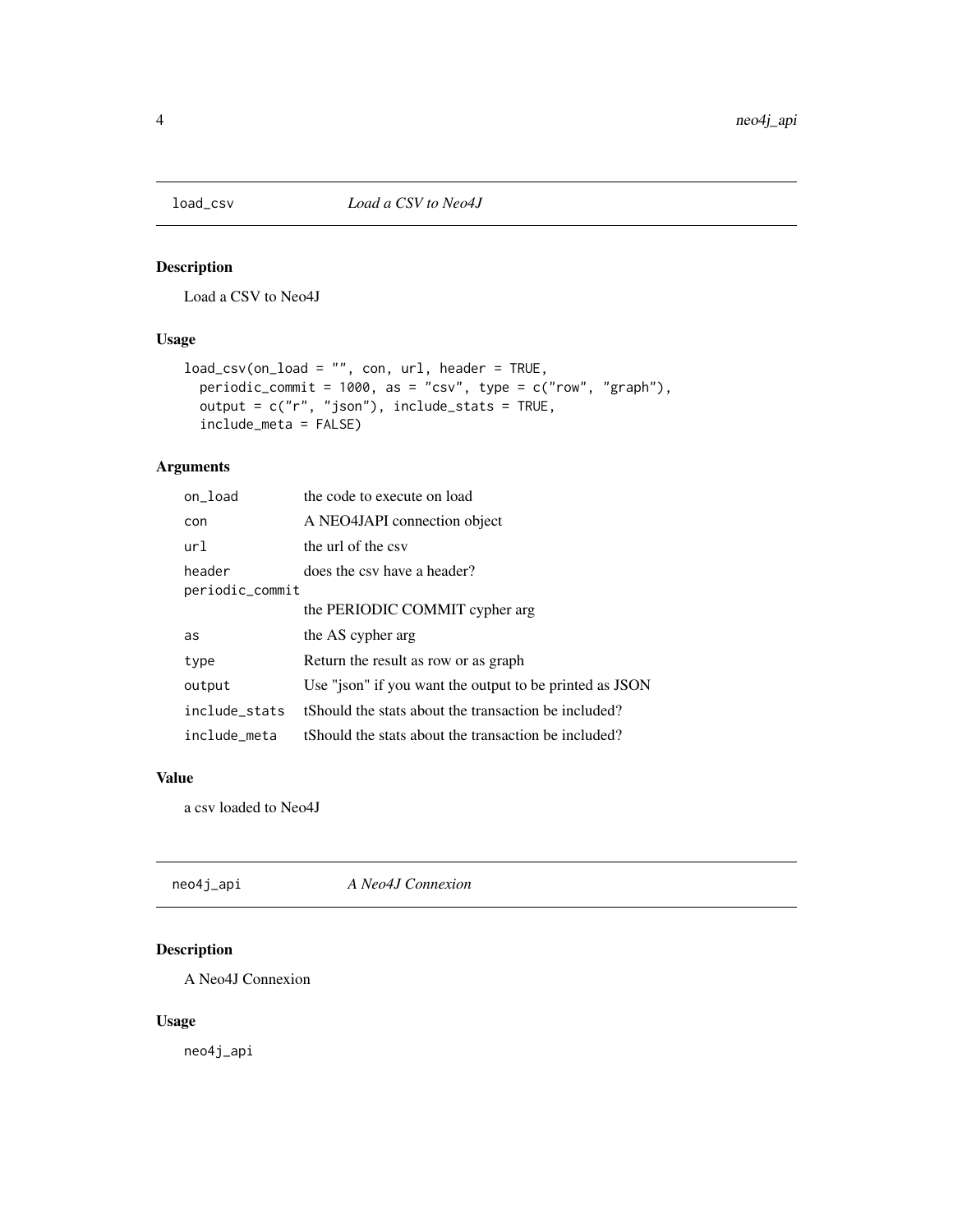#### <span id="page-4-0"></span>read\_cypher 5

#### Format

An object of class R6ClassGenerator of length 24.

#### Value

A Neo4J Connexion

#### Methods

access list url, user and password

ping test your connexion

version Neo4J version

get Get a list of either relationship, labels,

get Get a list of either relationship, labels,

get Get a list of either relationship, labels,

get Get a list of either relationship, labels,

get Get a list of either relationship, labels,

#### Data

url list url, user and password

user test your connexion

#### Examples

```
## Not run:
con <- neo4j_api$new(url = "http://localhost:7474", user = "neo4j", password = "password")
## End(Not run)
```
read\_cypher *Read a cypher file*

#### Description

Read a cypher file

#### Usage

```
read_cypher(file)
```
#### Arguments

file the path to the cypher file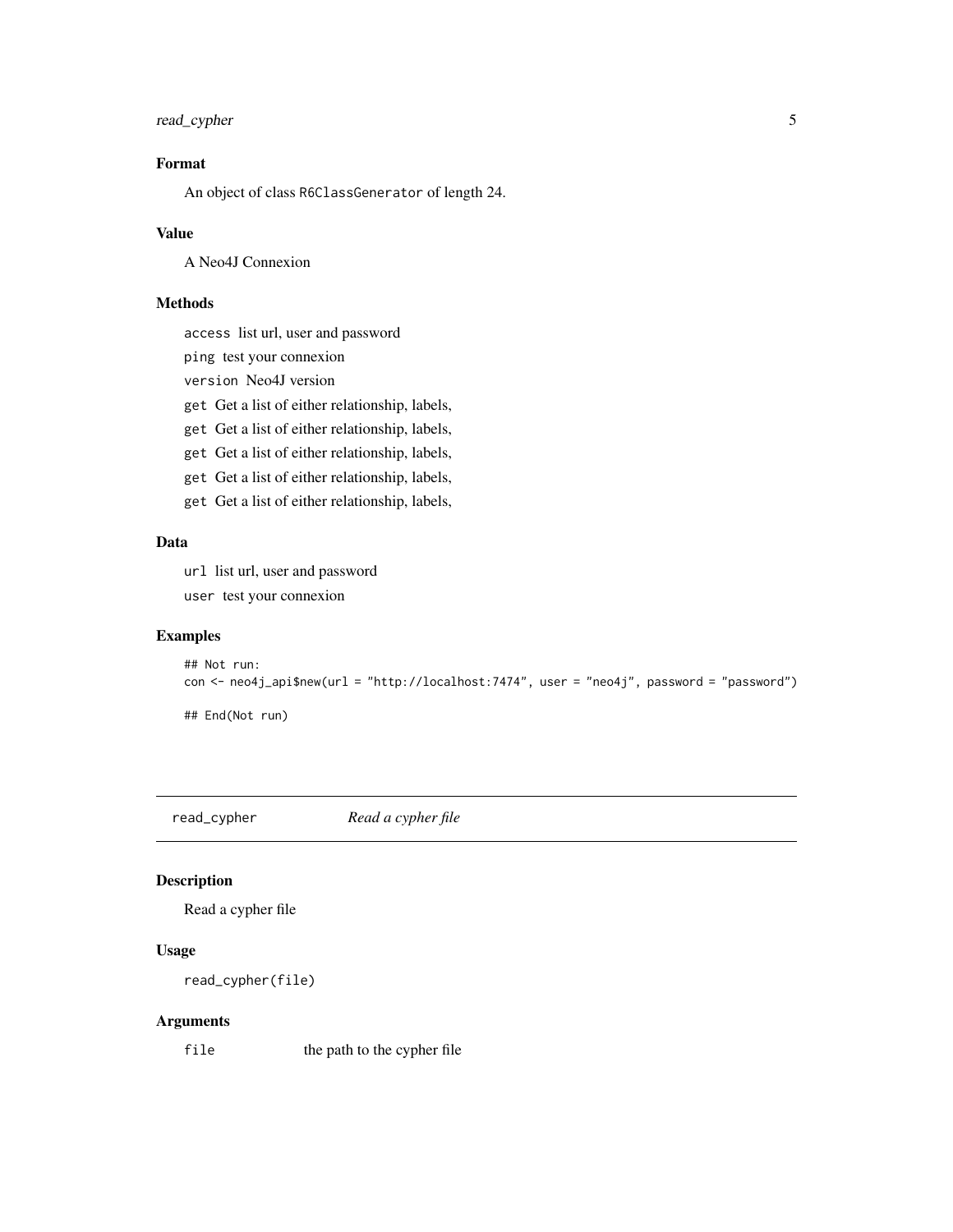#### <span id="page-5-0"></span>Value

a tibble with the queries

#### Examples

```
## Not run:
read_cypher("random/create.cypher")
```
## End(Not run)

send\_cypher *Send a cypher file to be executed*

#### Description

Send a cypher file to be executed

#### Usage

```
send_cypher(path, con, type = c("row", "graph"), output = c("r","json"), include_stats = TRUE, meta = FALSE)
```
### Arguments

| path          | the path to the cypher file                                     |
|---------------|-----------------------------------------------------------------|
| con           | a connexion object created with $neo4j$ <sub>-api</sub> \$new() |
| type          | the type of the format to query for (row or graph)              |
| output        | the printing method (r or json)                                 |
| include stats | whether of not to include stats                                 |
| meta          | whether of not to include meta info                             |

#### Value

a cypher call

#### Examples

```
## Not run:
send_cypher("random/create.cypher")
path <- "data-raw/constraints.cypher"
```
## End(Not run)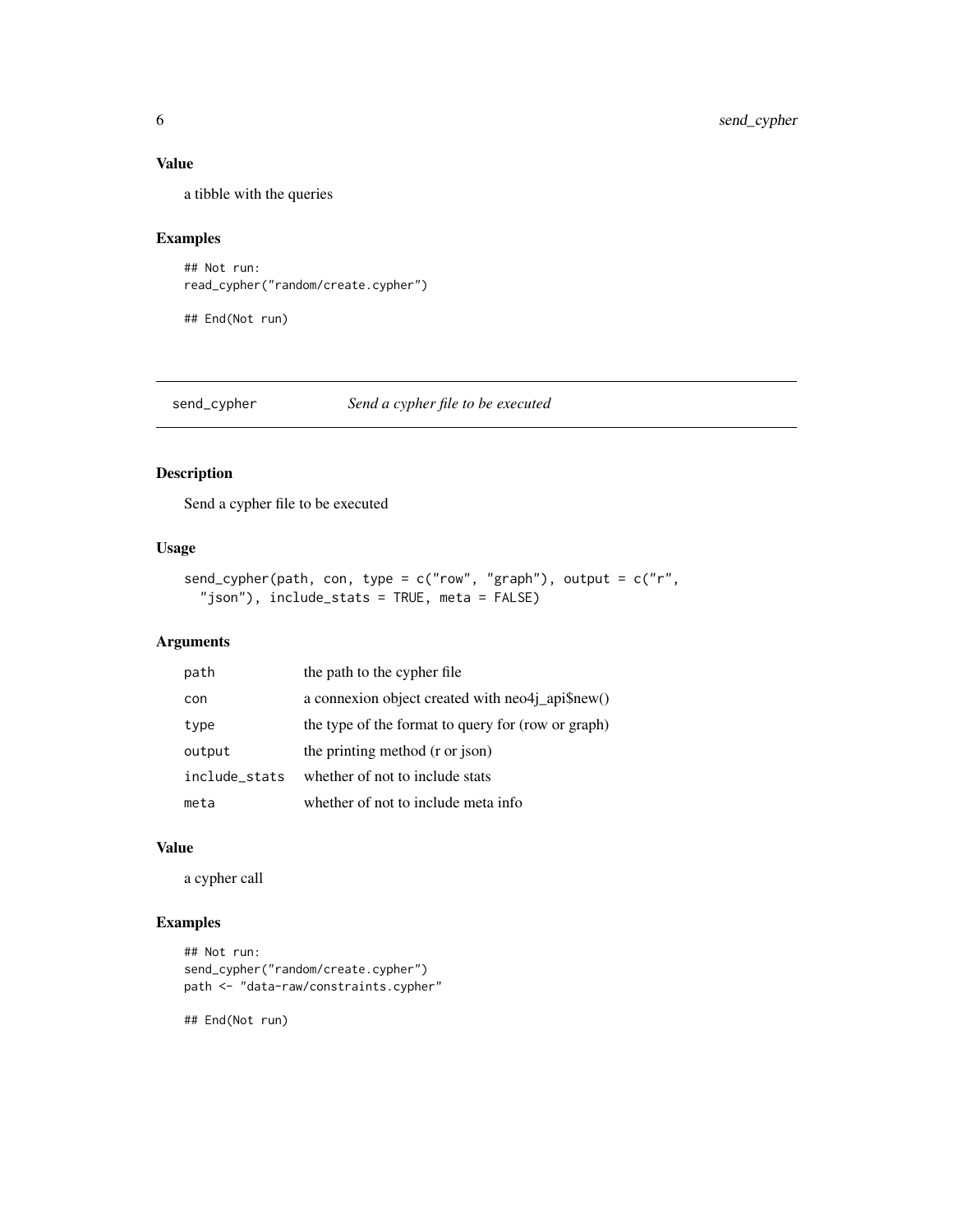<span id="page-6-0"></span>

#### Description

Unnest both relationships and nodes

#### Usage

```
unnest_graph(res)
```
#### Arguments

res an api graph result

#### Value

a list of two unnested data.frames

unnest\_nodes *Unnest a node data.frame*

### Description

Unnest a node data.frame

#### Usage

```
unnest_nodes(nodes_tbl, what = c("all", "label", "properties"))
```
#### Arguments

| nodes tbl | the node table |
|-----------|----------------|
| what      | what to unnest |

#### Value

a new dataframe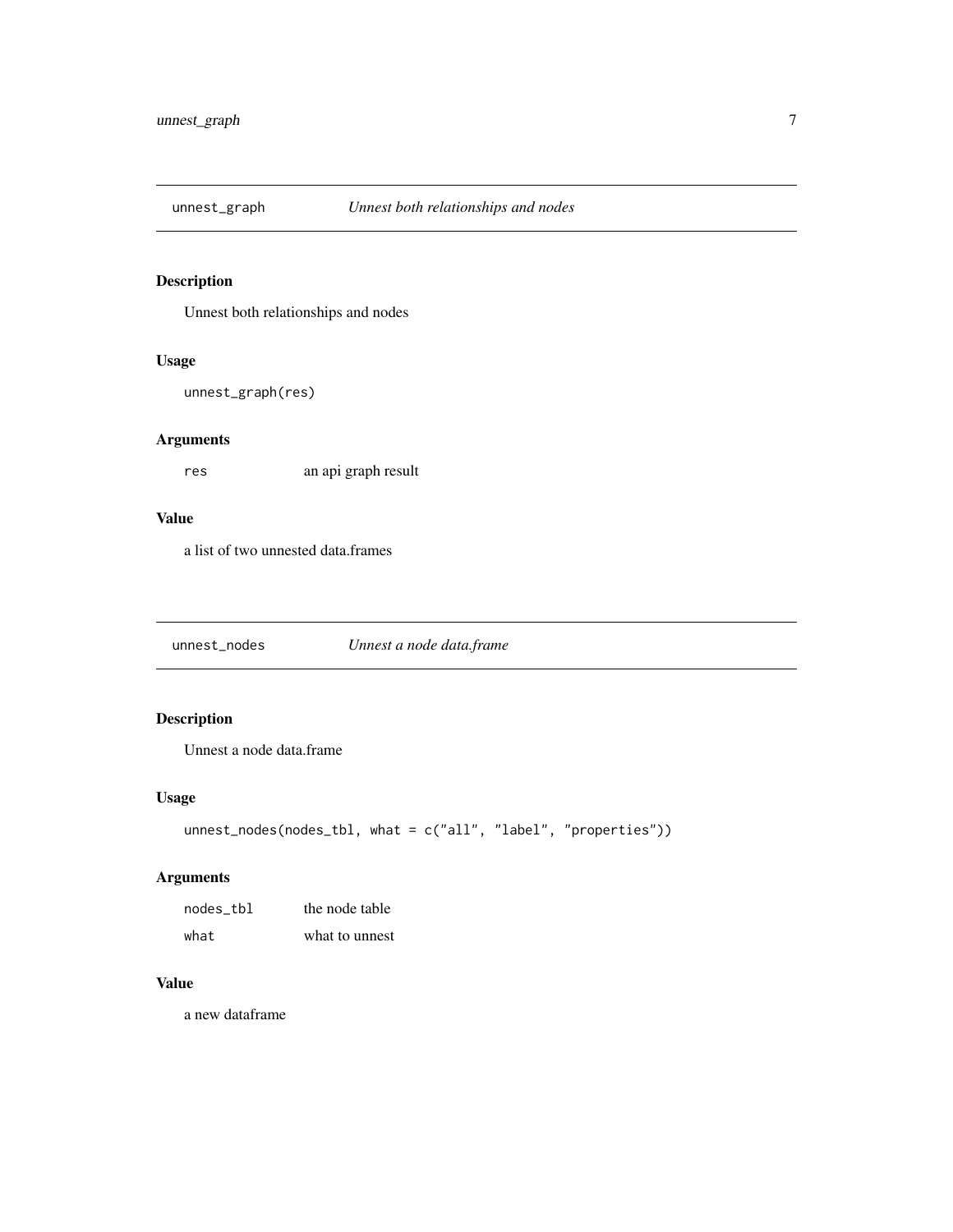<span id="page-7-0"></span>unnest\_relationships *Unnest a Relationships table*

#### Description

Unnest a Relationships table

#### Usage

```
unnest_relationships(relationships_tbl)
```
#### Arguments

relationships\_tbl a relationship table

#### Value

an unnested table

#### Note

Please note that the properties will be converted to character if the class is not unique.

vec\_to\_cypher *Turn a named vector into a cypher list*

#### Description

'vec\_to\_cypher()' creates a list, and 'vec\_to\_cypher\_with\_var()' creates a cypher call starting with a variable.

#### Usage

```
vec_to_cypher(vec, label)
```
vec\_to\_cypher\_with\_var(vec, label, variable)

#### Arguments

| vec      | the vector                                  |
|----------|---------------------------------------------|
| label    | the label of each vector                    |
| variable | the variable to use (for 'vec_to_cypher()') |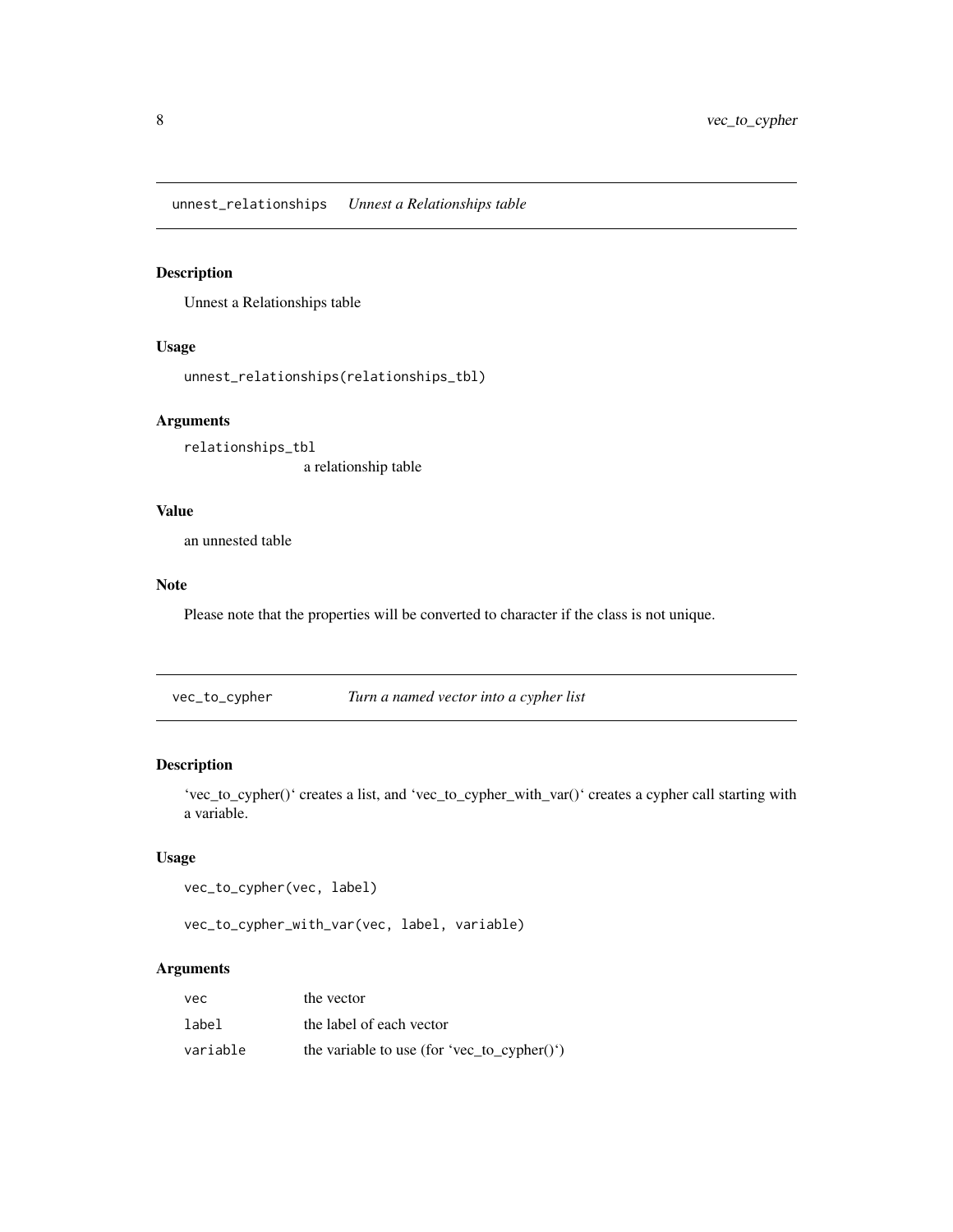vec\_to\_cypher 9

#### Details

This function can be used with small vectors you want to send to the server. It can for example be used this way : "' paste("MERGE", vec\_to\_cypher(iris[1, 1:3], "Species")) "' to create a cypher call.

#### Value

a character vector

#### Examples

```
vec_to_cypher(iris[1, 1:3], "Species")
vec_to_cypher_with_var(iris[1, 1:3], "Species", a)
```